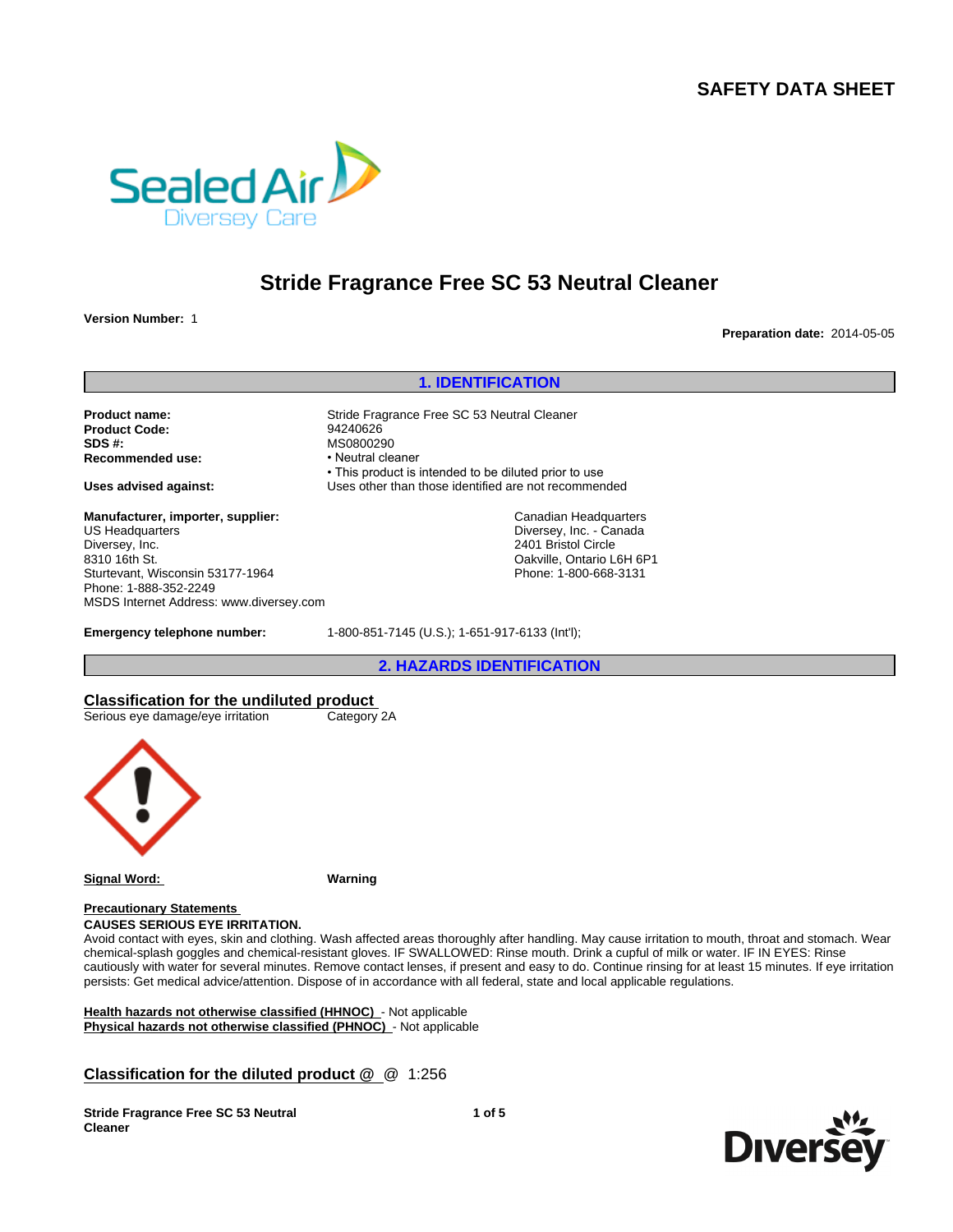This product, when diluted as stated on the label, is not classified as hazardous according to OSHA 29CFR 1910.1200 (HazCom 2012-GHS) and current Canadian Controlled Products Regulations (CPR).

#### **Precautionary Statements**

## **3. COMPOSITION/INFORMATION ON INGREDIENTS**

## **Classified Ingredients**

| Indredient(s)                                                      | $\cdot$<br>---             | .<br>elom<br>- 70          |
|--------------------------------------------------------------------|----------------------------|----------------------------|
| $A$ <sub>lco</sub> h<br>ethoxylates<br>.<br>AIGUL.<br>$\mathbf{1}$ | 20<br>$\sim$<br>. .<br>. . | 000<br>⌒<br>2 U 7 C<br>. . |

\*Exact percentages are being withheld as trade secret information

## **4. FIRST AID MEASURES**

#### **Undiluted Product:**

**Eyes:** IF IN EYES: Rinse cautiously with water for several minutes. Remove contact lenses, if present and easy to do. Continue rinsing for at least 15 minutes. If eye irritation persists: Get medical advice/attention. **Skin:** Rinse with plenty of water. If irritation occurs and persists, get medical attention. **Inhalation:** No specific first aid measures are required. **Ingestion:** IF SWALLOWED: Rinse mouth. Drink a cupful of milk or water.

**Most Important Symptoms/Effects:** No information available. **Immediate medical attention and special treatment needed** Not applicable. **Aggravated Medical Conditions:** None known.

## **Diluted Product:**

**Eyes:** Rinse with plenty of water If irritation occurs and persists, get medical attention **Skin:** Rinse with plenty of water If irritation occurs and persists, get medical attention **Inhalation:** No specific first aid measures are required **Ingestion:** Rinse mouth with water.

### **5. FIRE-FIGHTING MEASURES**

**Specific methods:** No special methods required<br> **Suitable extinguishing media:** The product is not flammable **Specific hazards:** 

The product is not flammable. Extinguish fire using agent suitable for surrounding fire.<br>Not applicable.

**Special protective equipment for firefighters:** As in any fire, wear self-contained breathing apparatus pressure-demand, MSHA/NIOSH (approved or equivalent) and full protective gear.

**Extinguishing media which must not be used for safety reasons:** No information available.

#### **6. ACCIDENTAL RELEASE MEASURES**

**Personal precautions:** Put on appropriate personal protective equipment (see Section 8.). **Environmental precautions and clean-up methods:** Clean-up methods - large spillage. Absorb spill with inert material (e.g. dry sand or earth), then place in a chemical waste container. Use a water rinse for final clean-up.

#### **7. HANDLING AND STORAGE**

**Handling:** Avoid contact with skin, eyes and clothing. Wash thoroughly after handling. FOR COMMERCIAL AND INDUSTRIAL USE ONLY. **Storage:**

Protect from freezing. Keep tightly closed in a dry, cool and well-ventilated place. KEEP OUT OF REACH OF CHILDREN. **Aerosol Level (if applicable) :** Not applicable

## **8. EXPOSURE CONTROLS / PERSONAL PROTECTION**

**Exposure Guidelines:** This product, as supplied, does not contain any hazardous materials with occupational exposure limits established by the region specific regulatory bodies.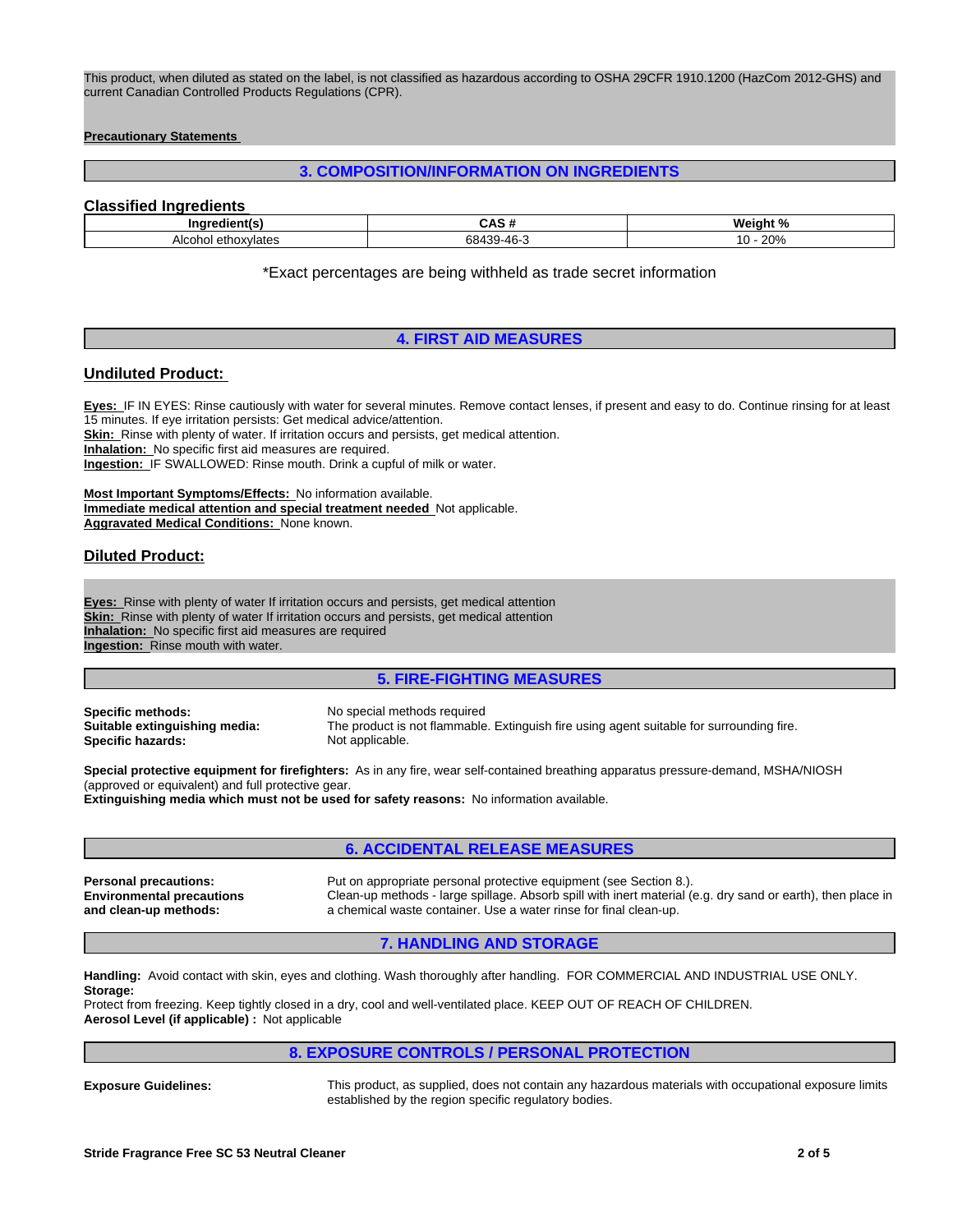| Ina<br>---                                 | $ -$ |  |
|--------------------------------------------|------|--|
| Alcc'<br>$\cdots$<br><u>הזפוט</u><br>udlc. |      |  |

## **Undiluted Product:**

### **Engineering measures to reduce exposure:**

No special ventilation requirements General room ventilation is adequate

| Chemical-splash goggles.                                               |  |
|------------------------------------------------------------------------|--|
| Chemical-resistant gloves.                                             |  |
| No special requirements under normal use conditions.                   |  |
| No special requirements under normal use conditions.                   |  |
| Handle in accordance with good industrial hygiene and safety practice. |  |
|                                                                        |  |

#### **Diluted Product:**

# **Personal Protective Equipment**<br> **Eye protection:**

**Eye protection:** No special requirements under normal use conditions. **Hand protection:** No special requirements under normal use conditions. **Skin and body protection:** No special requirements under normal use conditions. **Respiratory protection:** No special requirements under normal use conditions. **Hygiene measures:** Handle in accordance with good industrial hygiene and safety practice.

## **9. PHYSICAL AND CHEMICAL PROPERTIES:**

**Physical State:** Liquid **Color:** Clear, Orange **Evaporation Rate:** No information available **Constanting Codor:** No Odor/Odorless **Odor threshold:** No information available. **Boiling point/range: Not determined Melting point/range: Not determined Melting point/range: Not determined Autoignition temperature:** No information available **Solubility:** Completely Soluble **Solubility in other solvents:** No information available **Density:** 8.42 **Ibs/gal** 1.01 **Kg/L Bulk density:** No information available<br>**Flash point:** > 200 °F > 93.3 °C **Dilution Flash Point:**  $> 200 \text{ }^{\circ}\text{F} > 93.3 \text{ }^{\circ}\text{C}$  Viscosity: No information available<br>**Elemental Phosphorus:** 0.00 % by wt.<br>**VOC:** 0 % \* **Elemental Phosphorus:** 0.00 % by wt.<br>**pH:** 7 **pH:** 7 **VOC % by wt. at use dilution** 0 % \* **Metal Corrosion** Not determined

**Explosion limits: - upper:** Not determined **- lower:** Not determined

**Decomposition temperature:** Not determined **Solubility:** Completely Soluble **Vapor density:** No information available<br>**Vapor pressure:** No information available. **Partition coefficient (n-octanol/water):** No information available **Flammability (Solid or Gas): Not applicable** 

\* - Title 17, California Code of Regulations, Division 3, Chapter 1, Subchapter 8.5, Article 2, Consumer Products, Sections 94508

**10. STABILITY AND REACTIVITY**

**Reactivity:** Not Applicable<br> **Stability:** The product is **Hazardous decomposition products:** None reasonably foreseeable.<br>Materials to avoid: None known. **Materials to avoid:**<br>Conditions to avoid:

The product is stable **Conditions to avoid:** No information available.

**11. TOXICOLOGICAL INFORMATION**

#### **Information on likely routes of exposure:**

Eye contact, Skin contact, Inhalation, Ingestion

## **Delayed, immediate, or chronic effects and symptoms from short and long-term exposure**

**Skin contact:** Unlikely to be irritant in normal use.

**Eye contact:** Causes serious eye irritation. Symptoms may include pain, redness, and watering. **Ingestion:** May be irritating to mouth, throat and stomach. Symptoms may include stomach pain and nausea. **Inhalation:** May be irritating to nose, throat, and respiratory tract. Symptoms may include coughing and difficulty breathing. **Sensitization:** No known effects.

#### **Numerical measures of toxicity**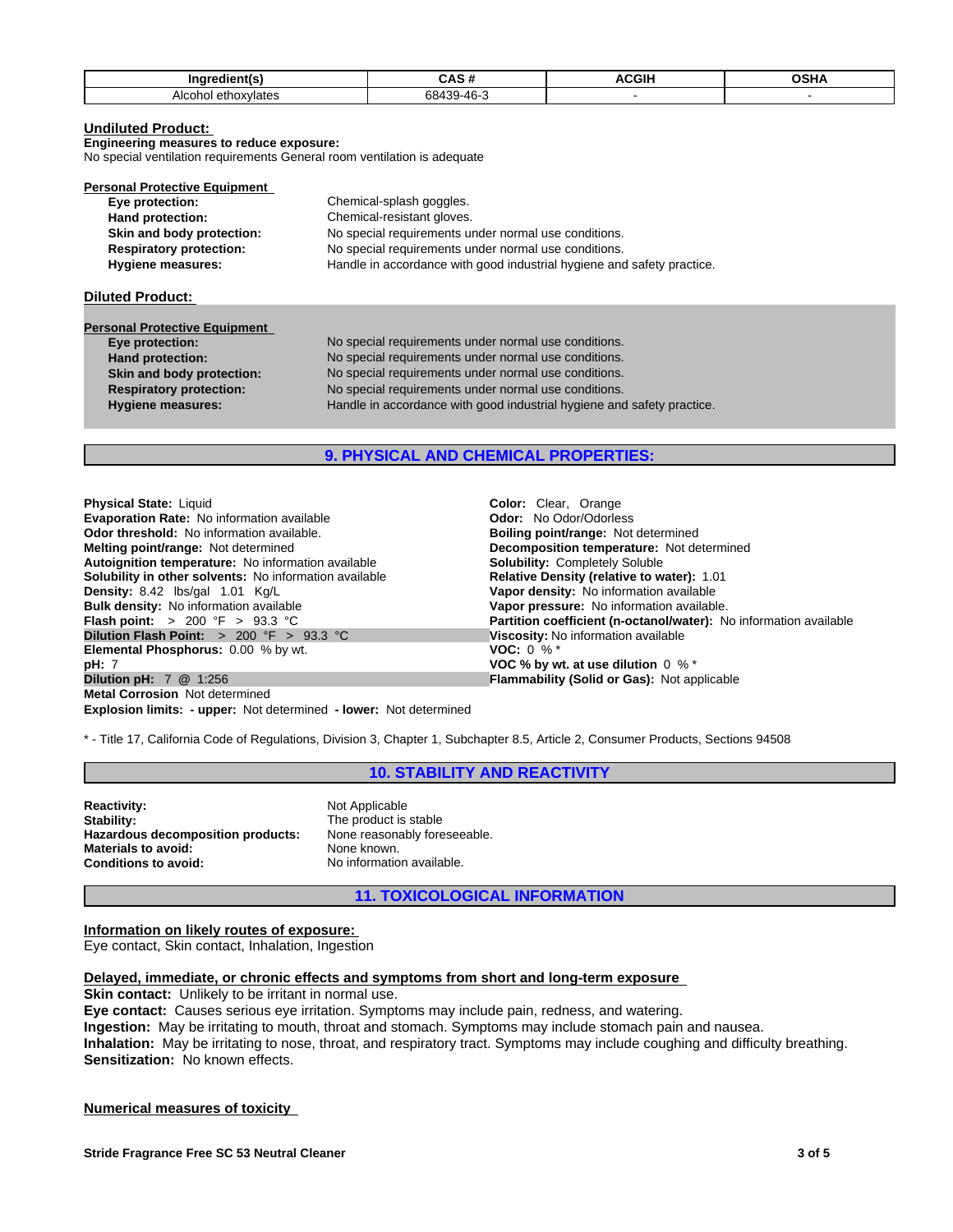## **12. ECOLOGICAL INFORMATION**

**Ecotoxicity:** No information available.

**Persistence and Degradability:** No information available.

**Bioaccumulation:** No information available.

## **13. DISPOSAL CONSIDERATIONS**

**Waste from residues / unused products:** This product, as sold, if discarded or disposed, is not a hazardous waste according to Federal regulations (40 CFR 261.4 (b)(4)). Dispose in compliance with all Federal, state, provincial, and local laws and regulations. This product, when diluted as stated on this SDS, is not a hazardous waste according to Federal regulations (40 CFR 261.4 (b)(4)). Under RCRA, it is the responsibility of the user of the product to determine, at the time of disposal, whether the waste solution meets RCRA criteria for hazardous waste. Dispose in compliance with all Federal, state, provincial, and local laws and regulations.

**Contaminated Packaging:** Do not re-use empty containers.

**RCRA Hazard Class (undiluted product):** Not Regulated

RCRA Hazard Class (diluted product):

## **14. TRANSPORT INFORMATION**

**DOT/TDG/IMDG:** Please refer to the Diversey HazMat Library, only available through Internet Explorer, http://naextranet.diversey.com/dot/, for up to date shipping information.

**DOT (Ground) Bill of Lading Description:** CLEANING, WASHING, BUFFING, OR POLISHING COMPOUNDS LIQUID

**IMDG (Ocean) Bill of Lading Description:** CLEANING, WASHING, BUFFING, OR POLISHING COMPOUNDS LIQUID

## **15. REGULATORY INFORMATION**

#### **International Inventories at CAS# Level**

All components of this product are listed on the following inventories: U.S.A. (TSCA), Canada (DSL/NDSL).

#### **U.S. Regulations**

**California Proposition 65:** This product is not subject to the reporting requirements under California's Proposition 65.

#### **RIGHT TO KNOW (RTK)**

| -------                | . <i></i>                     | MADTK | <b>NJRTK</b> | <b>DADTK</b><br>. | שיחור. |
|------------------------|-------------------------------|-------|--------------|-------------------|--------|
| Water                  | 40E<br>7700<br>. .<br>$\cdot$ |       |              |                   |        |
| ethoxylates<br>Alcoho' | 684<br>$-46-$<br>- – บ- บ     |       |              |                   |        |

#### **CERCLA/ SARA**

## **SARA 311/312 Hazard Categories**

| Immediate:                         | x |  |
|------------------------------------|---|--|
| Delayed:                           | - |  |
| Fire:                              | - |  |
| <b>Reactivity:</b>                 | - |  |
| <b>Sudden Release of Pressure:</b> | ۰ |  |
|                                    |   |  |

## **Canada**

## **16. OTHER INFORMATION**

**NFPA Health** 2 **Flammability** 0 **Instability** 0